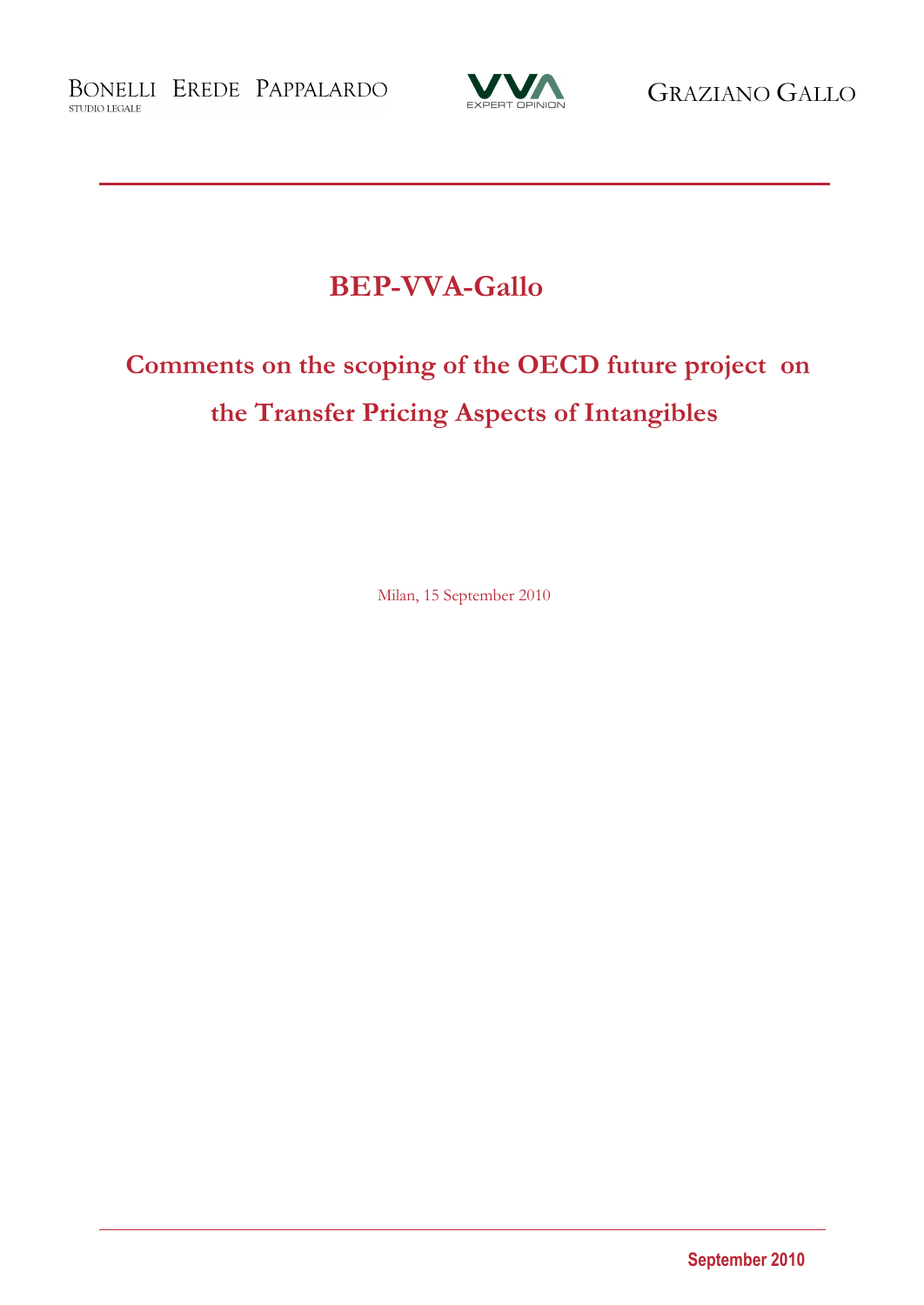

### Dear Mr. Owens,

as requested in your invitation letter of 2 July 2010, BEP-VVA-Gallo<sup>1</sup> is pleased to provide a preliminary set of comments and observations to contribute to the future OECD project on Transfer Pricing Aspects of Intangibles.

For the sake of simplicity, after a brief introduction, we outline some areas that, based our experience, are crucial, and, therefore, should be covered in any future work on intangibles.

# **1. Introduction**

The three main constrains that affect transfer pricing analysis (i.e., the need for objectivity, lack of time and resources and the unavailability of data), have inevitably led to a misalignment between theory and practice that has laid the foundation for the application of oversimplified mechanisms that - and this is the major issue – are applied mechanically. Any qualitative reasoning grounded on the rationale behind the arm's length principle is confined to (or, rather, substituted by) the application of standard and basic statistical tools. There is no doubt that intangibles represent one of the areas of transfer pricing that - also in light of the multidisciplinary nature of the issue - has a greater need for a detailed theoretical framework.

# **2. Selected issues in relation to the transfer pricing aspects of intangibles**

# **2.1 Multidisciplinary nature of the topic**

Transfer pricing is a multidisciplinary subject, and this is all the more true in the case of intangibles, where intellectual property law and specific economic capabilities play a crucial role.

We suggest therefore that the milestone of the new OECD project should be a multidisciplinary approach involving IP lawyers, economists and technology and marketing experts in developing a set of rules derived from the coordination of tax rules with the other relevant disciplines.

This may be the opportunity to introduce such an approach for all transfer pricing issues. In particular, the interaction of transfer pricing tax rules with the I.F.R.S. (i.e., fair value vs. arm's length value) and corporate governance regulations is an area that should be further explored.

# **2.2 Definition of Intangibles**

It would be extremely useful to increase the level of details regarding the definition of the various types of in-

**<sup>1</sup>** BEP-VVA-Gallo is a exclusive alliance in the field of transfer pricing created by the Law Firm Bonelli Erede Pappalardo ("BEP") the Consultancy Economic Firm Valdani Vicari & Associati ("VVA") and Mr Graziano Gallo (former Director of the Italian APA Program).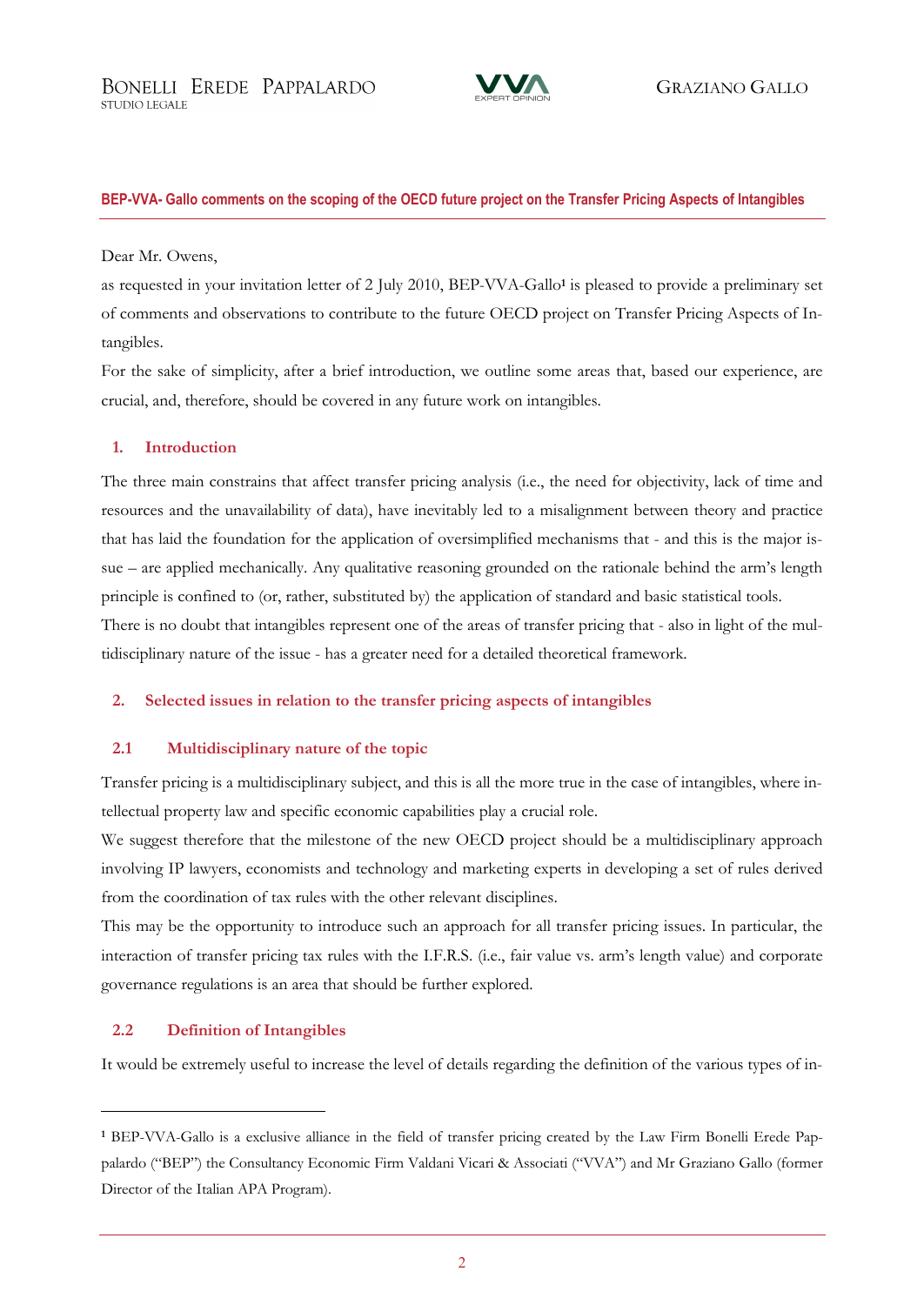

tangibles, by making reference to IP law and economic valuation standards.

In this respect, a first possible research pattern could be to investigate on the existence of internationally recognized IP law definitions (at least within the OECD Member Countries) and technology/marketing definitions. With regard to the know how, for example, the definition under Article 39 of the Agreement on Trade-Related Aspects of Intellectual Property Rights ("TRIPS Agreement")**<sup>2</sup>** could be considered.

In addition, reference may also be made to I.F.R.S. that devote particular attention to the definition of the various intangibles and to the definition of elements relevant for a comparability analysis.

# **2.3 Method selection and application**

The application of the OECD methods (i.e., traditional and transactional methods) to transactions involving intangibles presents critical aspects in most cases. This is due to the fact that in the case of intangibles the principles behind a certain method need to be developed to take the peculiarities of this kind of assets into account. In light of this, the new OECD project could (a) carry out further analysis to define the applicability of the OECD methods to transactions involving intangibles (a specific section could be added to Chapter VI) and (b) explore other methodologies commonly used for economic evaluations. Reference could, for example, be made to (a) accounting standards and, (b) marketing best practice.

With regard to the first field of research, reference should also be made to the I.F.R.S (e.g. relevance of financial based methods, definition of "active market", criteria used for the application of impairment tests or purchase prices allocation - "PPA").

Similarly, the relevance of both the theories (e.g., the role played by tangibles and intangibles in influencing the customer purchasing process) and the techniques (e.g., the performance of structured and extensive surveys on customers) developed in the field of strategic marketing to assess the value of the intangibles from the customers' perspective should be carefully evaluated with the purpose of identifying and selecting aspects and elements that are useful when applying the arm's length principles to intangibles.

### **2.4 Comparability**

In relation to the application of the CUP method in the case of intangibles, pushing forward and extending the work on comparability that was developed in the 2006 Draft on Comparability (for example on the contractual terms) would be of value. Also in this respect, the OECD should carefully explore (a) the usefulness of economic theories applied in the field of marketing to enhance the application of the arm's length principle and, (b) the possible adoption of marketing techniques and methods. As an example of the first aspect

**<sup>2</sup>** The TRIPS Agreement is Annex 1C of the Marrakech Agreement Establishing the World Trade Organization signed in Marrakech, Morocco, on 15 April 1994.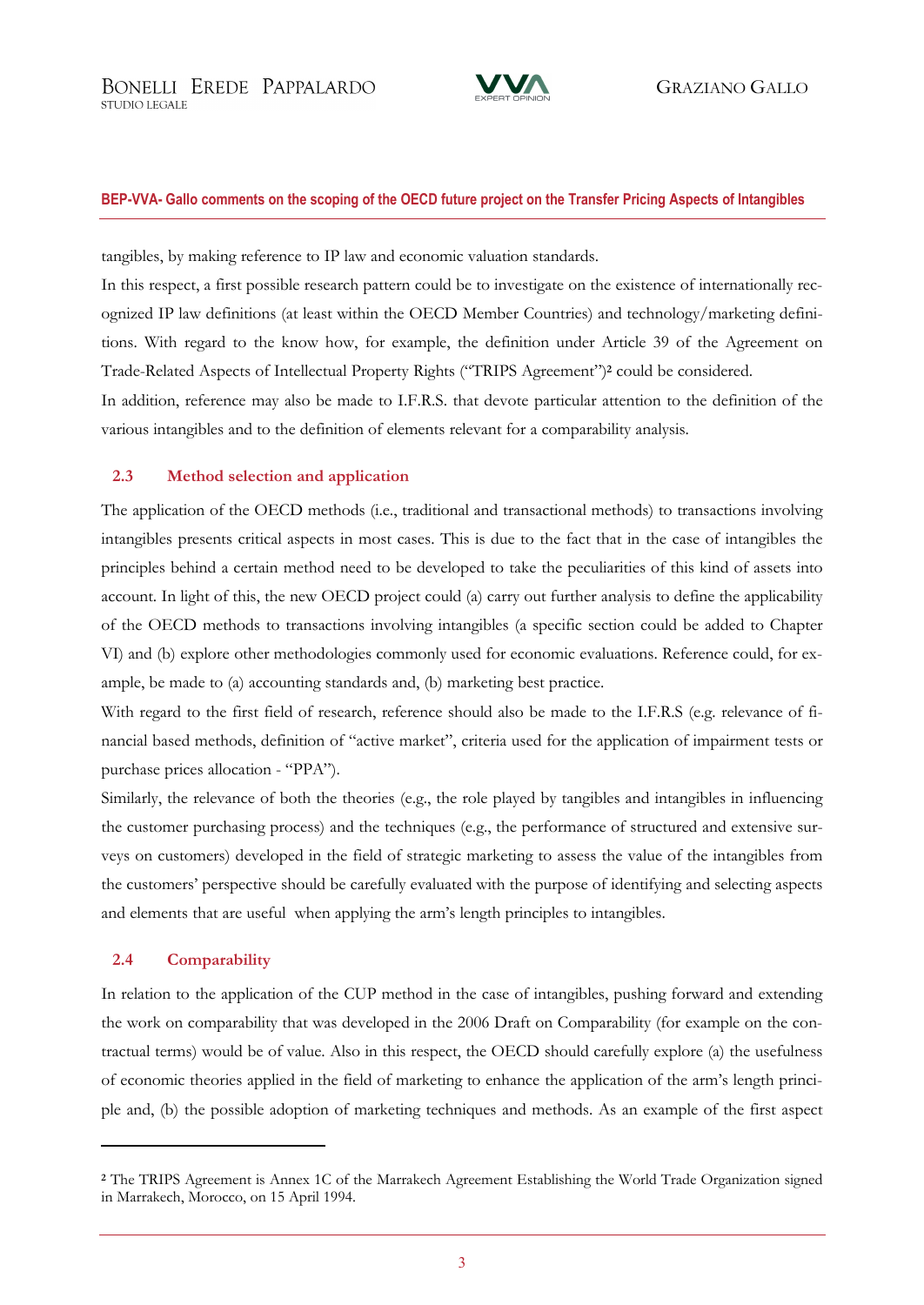

transfer pricing methods according to the stage of the life cycle of the intangible asset. Conversely, marketing above, it can be mentioned the theory of the life cycle of an asset that may require the adoption of different theory and practice developed methods and tools may constitute a valid support in both evaluating the relevance of some factors and characteristics affecting the comparability and in driving the application of possible adjustments (e.g., the conjoint analysis, aimed at providing a support to the evaluation of the utility that consumers associate to the attributes of a product or a service ).

# **2.5 Economic vs. legal ownership of intangibles**

The issue of economic vs. legal ownership of marketing intangibles arose in some jurisdictions, and needs to be properly addressed. In particular, this is the type of issue where IP law and economic theory must be taken into account.

We are of the opinion that - albeit in very exceptional cases where a re-characterisation of the type of transaction is grounded - the issue should be kept within the framework of determining the appropriate remuneration (i.e., income attribution) for a certain activity, without involving any type of ownership that would not have been conceivable in an unrelated party deal.

# **2.6 Group matrix organizational structures**

Most of the MNEs have adopted fully integrated business models based on matrix type organizational structures. This type of organizational structure - under which a certain business function is managed by an organized group of people working in different countries and employed by different entities - gives rise to many issues if approached using current international tax principles (e.g., the permanent establishment issue). Although this topic is of a more general nature (i.e., it affects the way a proper functional analysis is to be carried out), with particular reference to the issue being examined, two main situations deserve further attention:

- (i) this type of structure frequently has the effect of determining the joint development of intangibles whose ownership may turn out to be unclear, and requires specific regulation within the group (agreements concerning the reciprocal provision of services vs. cost sharing agreements); and
- (ii) in many cases, this type of organization leads to the creation of many interrelationships related to the creation of joint process intangibles between the companies of the group - which may have the effect of jeopardising the application of one-sided methods. In these cases, the only solution seems to resort to a contribution profit split.